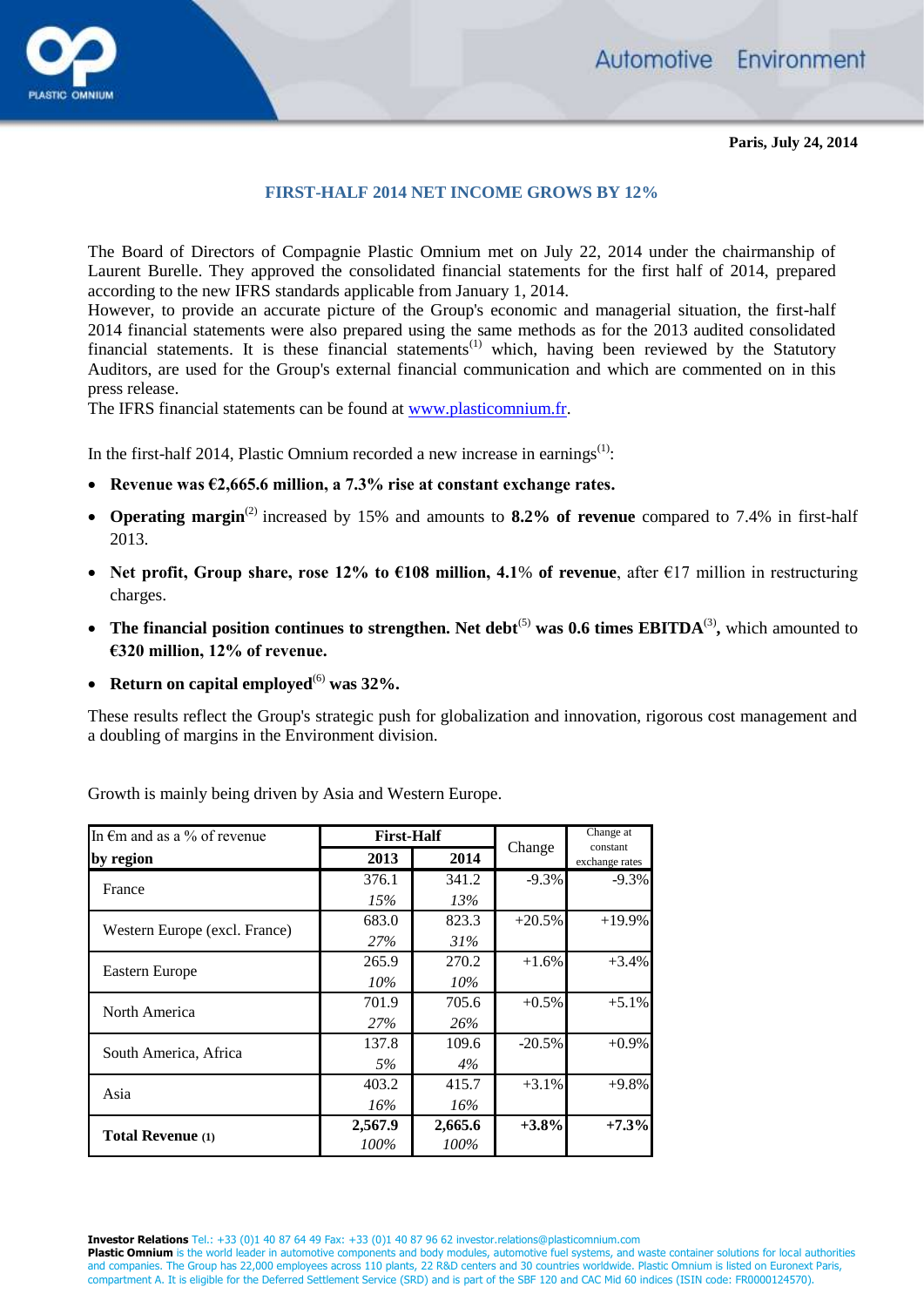

# **First-half 2014 Results(1)**

| In $\epsilon$ millions         | <b>First Half</b> | <b>First Half</b> | <b>Change</b> |
|--------------------------------|-------------------|-------------------|---------------|
|                                | 2013              | 2014              | in $%$        |
| Revenue                        | 2,567.9           | 2,665.6           | $+3.8%$       |
| of which international revenue | 85%               | 87%               |               |
| <b>EBITDA</b>                  | 293.0             | 320.4             | $+9.4%$       |
| as a % of Revenue              | 11.4%             | 12.0%             |               |
| <b>Operating Margin</b>        | 190.1             | 218.7             | $+15.0%$      |
| as a % of Revenue              | $7.4\%$           | 8.2%              |               |
| Net Profit                     | 104.3             | 117.0             | $+12.2%$      |
| as a % of Revenue              | $4.1\%$           | 4.4%              |               |
| Net Profit - Group share       | 96.4              | 108.4             | $+12.4%$      |
| as a % of Revenue              | 3.8%              | $4.1\%$           |               |

|                        | 30 june 2013 | 30 june 2014 |
|------------------------|--------------|--------------|
| Net Debt at period-end | 375          | 370          |
| Gearing                | 43%          | 37%          |

#### *Automotive*

Revenue for the Automotive businesses rose 4.7% to €2.45 billion, or 8.5% like-for-like. This compares to 3.8% growth in global automotive production.

Growth in the Automotive Division was driven by continuing diversification, both geographically and in its customer portfolio, and by the development of an innovative product range.

In Europe, Plastic Omnium is fitting out successful new models for Volkswagen (Audi Q7, Porsche Macan), Renault (Captur) and Peugeot (2008, 308). New composite tailgates went into production for Land Rover's Range Rover Sport in the UK and Citroën's Picasso in Spain, where the first composite floor was also delivered. In Asia, growth was led by China, where four new plants came into service in late 2013/early 2014.

In North America, the building of two new plants, one in Tennessee for Volkswagen, the other in Kansas for General Motors, will strengthen market share in this region during 2016.

In a robust market environment, operating margin in the Automotive Division was helped by rigorous cost management and the restructuring program carried out in mid-2013. Operating margin increased by 12% to €206.2 million and amounts to 8.4% of revenue compared to 7.9% in first-half 2013.

## *Environment*

The achievement of the savings plan rolled out in mid-2013 confirmed the recovery in profitability, despite a fall-off in revenue due to elections held in France. Against this background, operating margin doubled to 5.8% of revenue, compared to 2.8% in first-half 2013.

**Investor Relations** Tel.: +33 (0)1 40 87 64 49 Fax: +33 (0)1 40 87 96 62 investor.relations@plasticomnium.com

Plastic Omnium is the world leader in automotive components and body modules, automotive fuel systems, and waste container solutions for local authorities and companies. The Group has 22,000 employees across 110 plants, 22 R&D centers and 30 countries worldwide. Plastic Omnium is listed on Euronext Paris, compartment A. It is eligible for the Deferred Settlement Service (SRD) and is part of the SBF 120 and CAC Mid 60 indices (ISIN code: FR0000124570).